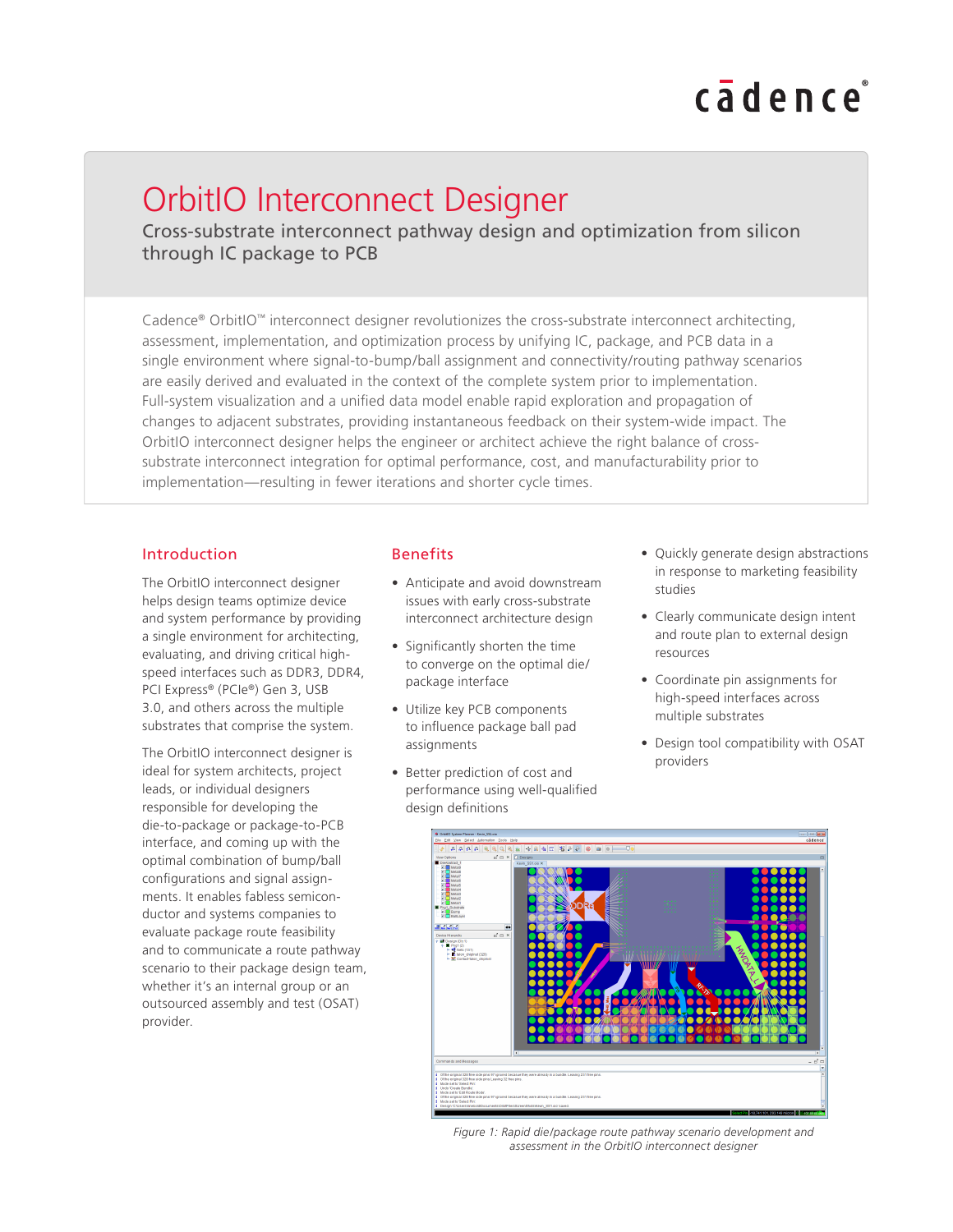# Features

# Cross-substrate interoperability and optimization

The OrbitIO interconnect designer provides an environment capable of uniting design content from various sources for the purpose of interconnect pathway development and optimization, and communicating that data back to their respective implementation tools for completion. It's part of an overall cross-substrate solution that provides interoperability across a range of Cadence products.

Silicon data is exchanged with Cadence Innovus™ or Virtuoso® technologies using the open XML-based die abstract format, which provides a single-file exchange mechanism that conveys I/O planningrelated content while protecting sensitive chip IP.

Package definitions and interconnect pathway architectures developed in the OrbitIO interconnect designer can be directly imported into Cadence SIP Layout to help expedite detailed package implementation. This methodology is of great value to companies working with external design resources as it removes ambiguity in communicating design intent and routing pathway scenarios. PCB-related interconnect architecture can be exchanged with Cadence Allegro® PCB Designer, and third-party tool support is provided using industry-standard formats, such as LEF/DEF, Verilog, and TXT/CSV.

#### System construction

An initial step in cross-substrate optimization is establishing the physical relationships between the die, package, and PCB. The OrbitIO interconnect designer provides an automated hierarchy system that manages these relationships while maintaining the individual integrity of each substrate, including items like constraints and layer stack-up.

A common application of the OrbitIO interconnect designer is to use key components and connectors on the PCB to drive package ball pad (and flip-chip bump) assignments in support of a bottom-up flow for system compatibility. These components can also include route



*Figure 2: PCB-driven package and die assignment*

fan-out patterns, enabling a greater level of specification in route ordering and sequencing.

#### "Big picture" pathway development

Conventional design methodology has been a serial top-down approach, where the silicon drives downstream connectivity with minimal upstream feedback, and with data communicated using static spreadsheets. Growing functional integration at both the die and package level, combined with the latest generation of multi-gigabit parallel bus interfaces like DDR3 or DDR4, requires careful architecting and implementation coordination across all substrates. Such complexity leaves little room for inefficient and errorprone methodologies.

The OrbitIO interconnect designer's environment enables rapid exploration and evaluation of connectivity architectures, providing immediate feedback

on the impact to adjacent devices and substrates. It can be used for early feasibility through detailed implementation, making use of the best available data or creating devices on the fly when needed. Silicon considerations can guide downstream connectivity in a top-down flow, or PCB-level considerations can drive upstream connectivity in a bottom-up flow. The OrbitIO interconnect designer's flexible and adaptable environment also supports a middle-out flow where package-level considerations can simultaneously drive die and PCB connectivity.

As a flexible exploration environment, the OrbitIO interconnect designer has the ability to work with an existing netlist, without a netlist, or as in most cases, with a partial netlist. Nets are automatically propagated between substrates as result of the assignment and optimization process.



*Figure 3: Net mapping example: Several nets on a die mapping to one net on the interposer*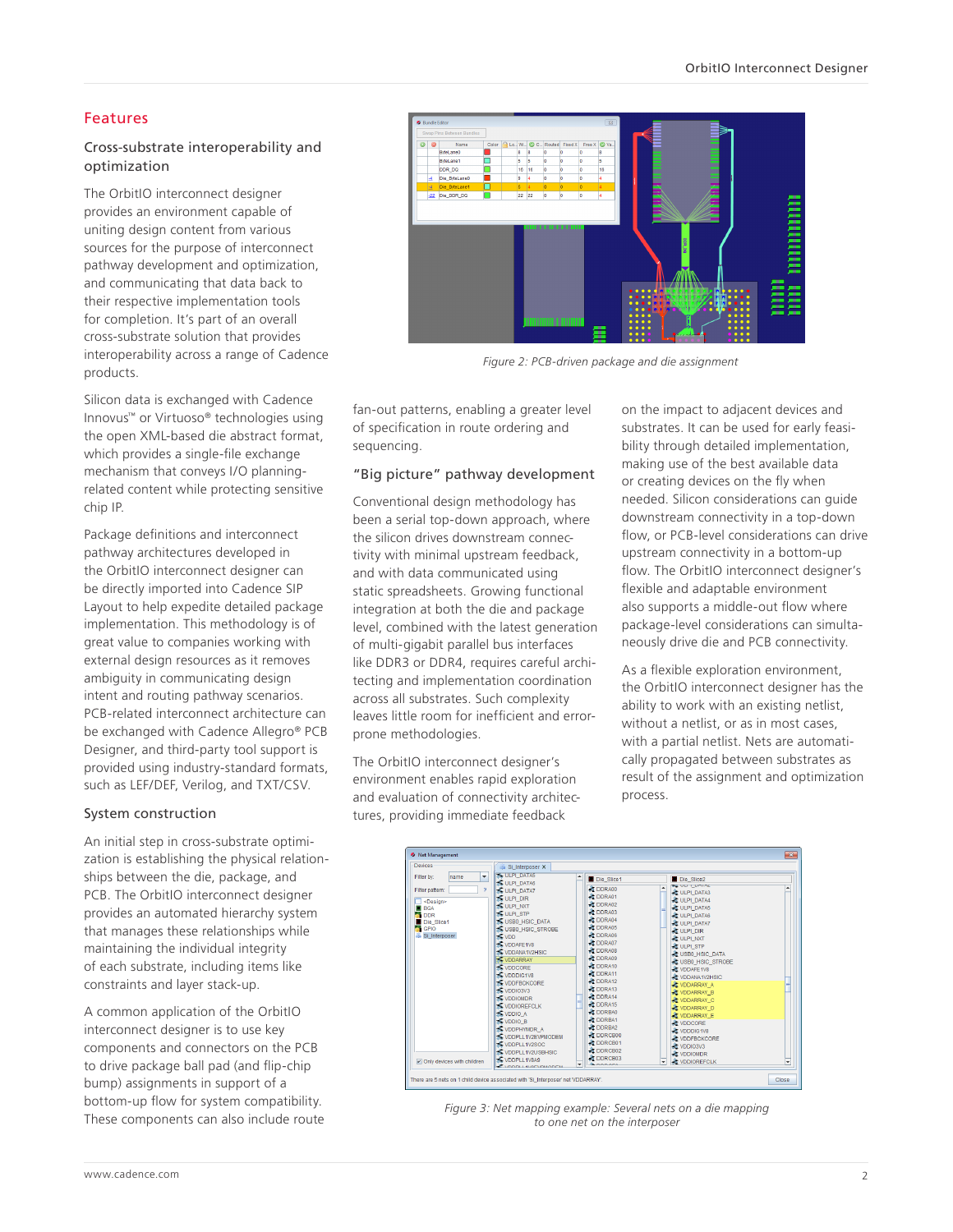Functionally, logic relationships are addressed through net management, which provides a correlation engine for mapping nets between substrates, even when the names are different. Regular expressions are used to define patterns for automatic mapping, or a simple dragand-drop function can be used for interactive mapping. Many-to-one mapping scenarios, common among power and ground nets, are also addressed.

#### Pin assignment and management

The ability to work at the pin level with or without a netlist is a key aspect of early pathway development. The OrbitIO interconnect designer's robust pin personality capability enables allocation of pins based on common characteristics or pin types, and can range from a simple powersignal allocation to complex scenarios that specify down to the byte-lane level.

Besides helping with visualization, pin personalities are used to establish the desired signal, power, and ground (SPG) ratios to ensure proper power supply and return paths. The OrbitIO interconnect designer can automatically distribute pin attributes based on a target SPG ratio, or patterns of attributes can be copied and propagated onto other pins to create a repeating pattern.

In situations where interconnect architecture might start with a previous generation of a design, the OrbitIO interconnect designer provides a synthesis function to automatically assign personalities based on existing net names. The nets can then be removed, leaving the attributes and a convenient starting point for a new design.

#### Logic definition and management

A key differentiator for the OrbitIO interconnect designer is the ability to maintain the individual integrity and extents of each substrate while providing a complete system view and interoperability. In comparison, other approaches define a monolithic representation of die,



*Figure 4: Early interface exploration without the die*

package, and PCB using a single massive layer stack-up. Such stack-ups lead to numerous issues related to net names, constraint management, and substrate boundaries.

# Route pathway exploration and feasibility analysis

One of the key benefits of the OrbitIO interconnect designer is the ability to define and evaluate a route pathway scenario, then to communicate those results to SIP Layout for detailed constraint-driven implementation. This route architecture is accomplished by starting with the bundles defined during connection optimization and using them to sketch the desired flow of routing between devices. Layer assignments are specified per bundle and color coded for visualization, while the width of a bundle is representative of the number of nets it contains, indicating the relative space required.

The OrbitIO interconnect designer feasibility functions include a route engine that quickly generates escape routes from bumps and balls pads to help evaluate layer requirements and assignment quality. Linked with the route engine is a sequence editor to control the flow and ordering of connections into the bundle. This combination enables rapid route pathway evaluation, and editing, resulting in a well-qualified route plan that can be passed with high confidence of completion to SIP Layout for detailed implementation.

# Pathway Design Flow Support

- PCB-driven package BGA ball map design and optimization, including PCB schematic symbol generation (DE-HDL support)
- IC-driven BGA ball map design and optimization